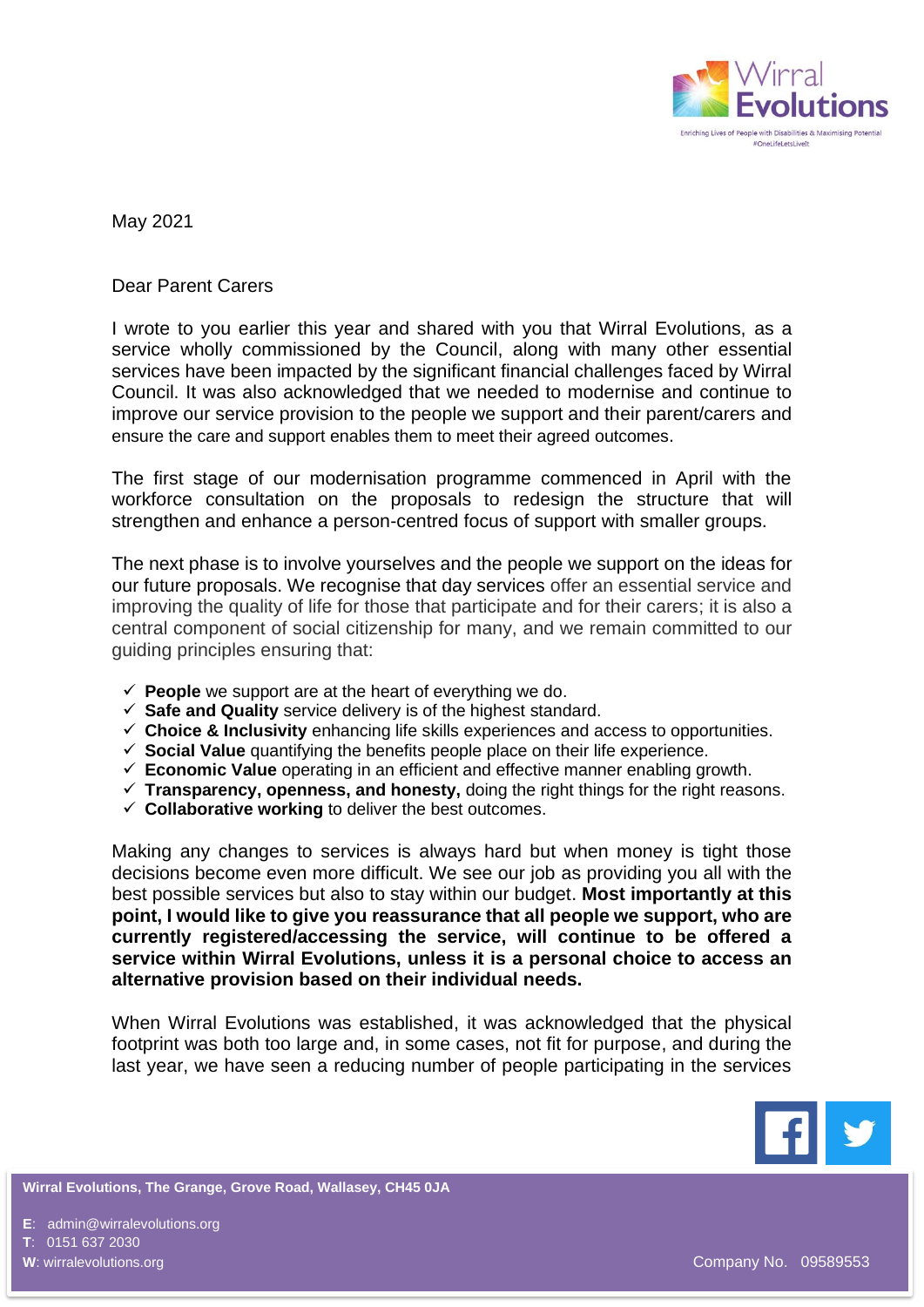

Reducing our physical footprint will allow for savings not only on premises cost but on management cost, which will enable us to deliver the £500,000 savings placed on the company. In addition, a reduced number of assets will allow the company to refocus and secure capital investment to have locations upgraded and fit to support people with complex needs. The refocus on fewer locations with specialist provision and new workforce structure will strengthen Wirral Evolutions and plays a pivotal role in securing the future for the people we support and workforce.

## **Our Consolidation Proposal**

- We propose to exit Highcroft Centre for Adults with Disabilities from September 2021.
- We propose to exit Cambridge Road Centre for Adults with Disabilities from September 2021.
- We propose to withdraw the Best Bites catering and hospitality service, currently operating out of Willow Bank, from September 2021
- We propose to offer an additional older person's service from Heswall Centre.
- We propose to offer a younger persons' service from Oakenholt offering vocational opportunities.
- Dale Farm and Royden Park will continue to provide horticultural opportunities.
- We propose to offer an additional specialist Profound and Multiple Learning Disability resource at Eastham Centre in addition to the specialist service at Pensby Wood.
- Best Bites will continue to offer a catering and hospitality service at Bluebelles and also at Oakenholt.

Our vision is to utilise our buildings in a more fluid and flexible way which people can use as a base to access the range of activities available to people in local communities. We intend to work with people we support and parent carers over the coming months to co-design new day support and we will agree a date when this starts in September 2021.

During week beginning the 24 May 2021 we will be launching the engagement events on the proposals and this will continue until June 13th. Due to Covid-19 restrictions we are setting up Zoom meetings for parent/carers to discuss the impact of the proposals.

If Zoom is new to you, there is a handy information leaflet attached to this letter to get you started and help you confidently use Zoom. There will also be an online questionnaire available for your feedback on [www.wirralevolutions.org](http://www.wirralevolutions.org/)



**Wirral Evolutions, The Grange, Grove Road, Wallasey, CH45 0JA**

**E**: admin@wirralevolutions.org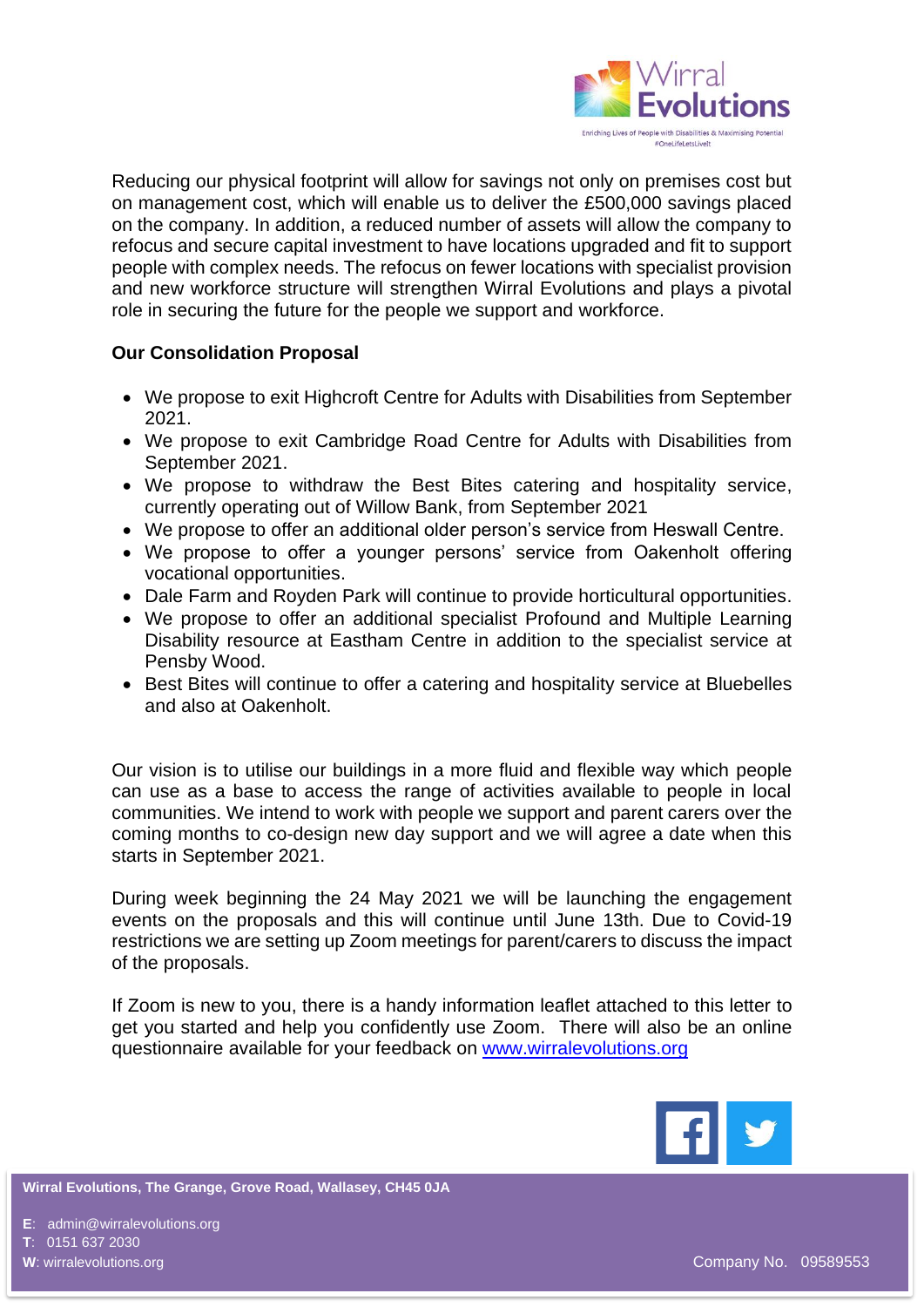

## **Engagement Events**

| <b>Admin Centre</b>            | <b>Who For</b>              | <b>Date</b>     | Joining<br><b>Details</b> |
|--------------------------------|-----------------------------|-----------------|---------------------------|
| <b>Cambridge Road</b>          | Parent/carers               | 24 May 2021     | Meeting ID:               |
| Contact:                       | and people<br>supported at: | $11:30 - 12:30$ | 916 8122 9905             |
| janparry@wirralevolutions.org  | Cambridge                   | or              |                           |
|                                | Road,                       | $5pm - 6pm$     | 954 7366 9664             |
| 0151 666 3867                  | <b>Highcroft and</b>        |                 | Password:                 |
|                                | <b>Best Bites</b>           |                 | <b>WEEMCR</b>             |
| <b>Eastham</b>                 | Parent/carers               | 25 May 2021     | Meeting ID:               |
|                                | and people                  |                 |                           |
| Contact:                       | supported at:               | $11:30 - 12:30$ | 989 2888 9503             |
| normaboyd@wirralevolutions.org | <b>Eastham</b>              | or              |                           |
|                                | <b>Centre</b>               | $5pm-6pm$       | 916 1167 5419             |
| 0151 327 4348                  | and                         |                 | Password:                 |
|                                | <b>Oakenholt</b>            |                 | <b>WEEMEO</b>             |
| <b>Heswall</b>                 | Parent/carers               | 26 May 2021     | Meeting ID                |
|                                | and people                  |                 |                           |
| Contact:                       | supported at:               | $11:30 - 12:30$ | 968 4598 0822             |
| annhallam@wirralevolutions.org | Heswall,                    | or              |                           |
|                                | Dale Farm,                  | $5pm-6pm$       | 955 1440 1777             |
| 0151 342 6402                  | <b>Royden Park</b>          |                 |                           |
|                                | and                         |                 | Password:                 |
|                                | <b>Pensby Wood</b>          |                 | <b>WEEMHES</b>            |

Please contact the admin centre via email to confirm you will be able to join the online event allocated to your centre by Wednesday 19 May 2021.

If it is difficult for you to access Zoom we can make an alternative arrangement, however due to Covid-19 restrictions and the need to ensure a safe environment, this would be for a strictly limited number of people. Please contact the admin centre listed on the table above to discuss this.

The Engagement meetings will also be publicised on Wirral Evolutions website and the engagement period will continue until June 13<sup>th</sup>, 2021 when the information will be considered and the final decision made.

Adopting a person-centred approach, we will support people to begin to think about the transition into alternative services within Wirral Evolutions enabling them to have



**Wirral Evolutions, The Grange, Grove Road, Wallasey, CH45 0JA**

**E**: admin@wirralevolutions.org